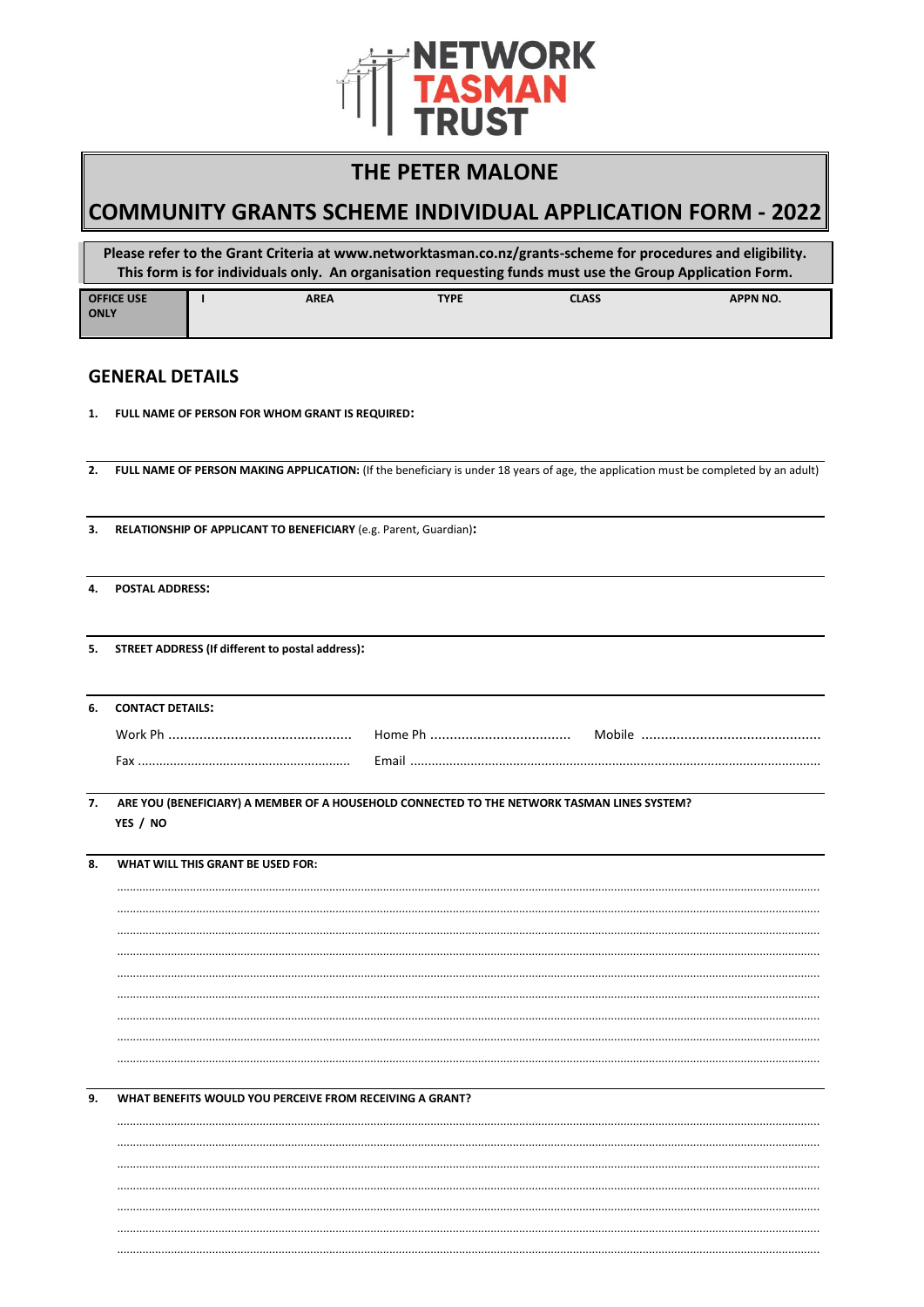## **10. THE FULL COSTS OF THIS ACTIVITY ARE:**

| <b>EXPENDITURE</b>        | COST \$ |
|---------------------------|---------|
|                           |         |
|                           |         |
|                           |         |
|                           |         |
|                           |         |
|                           |         |
|                           |         |
|                           |         |
|                           |         |
| <b>TOTAL EXPENDITURE:</b> |         |

#### **11. HOW DO YOU INTEND TO FUND THIS ACTIVITY?** (e.g. fundraising, sponsorship, own money etc)

| <b>INCOME</b>        | COST \$ |
|----------------------|---------|
|                      |         |
|                      |         |
|                      |         |
|                      |         |
|                      |         |
|                      |         |
|                      |         |
|                      |         |
|                      |         |
|                      |         |
|                      |         |
|                      |         |
| <b>TOTAL INCOME:</b> |         |

#### **12. HOW MUCH MONEY DO YOU PRESENTLY HAVE?**

## **13. WHAT AMOUNT ARE YOU APPLYING FOR?**

\$ .........................................................

### **14. DURATION OF ACTIVITY:**

| If no exact start and finishing dates, please provide information: |  |
|--------------------------------------------------------------------|--|

..............................................................................................................................................................................................................................

## **15. ARE YOU APPLYING TO ANY OTHER ORGANISATION/S FOR FUNDING ASSISTANCE FOR THIS ACTIVITY?**

### **YES / NO**

**If YES**, please list the organisation/s. Indicate the amount of money you are applying for and any money already granted towards the activity and/or when you expect to know the result(s) of your application(s).

| <b>ORGANISATION</b> | <b>GRANTED \$</b> | <b>REQUESTED \$</b> | <b>RESULT DATE</b> |
|---------------------|-------------------|---------------------|--------------------|
|                     |                   |                     |                    |
|                     |                   |                     |                    |
|                     |                   |                     |                    |
|                     |                   |                     |                    |
|                     |                   |                     |                    |
|                     |                   |                     |                    |